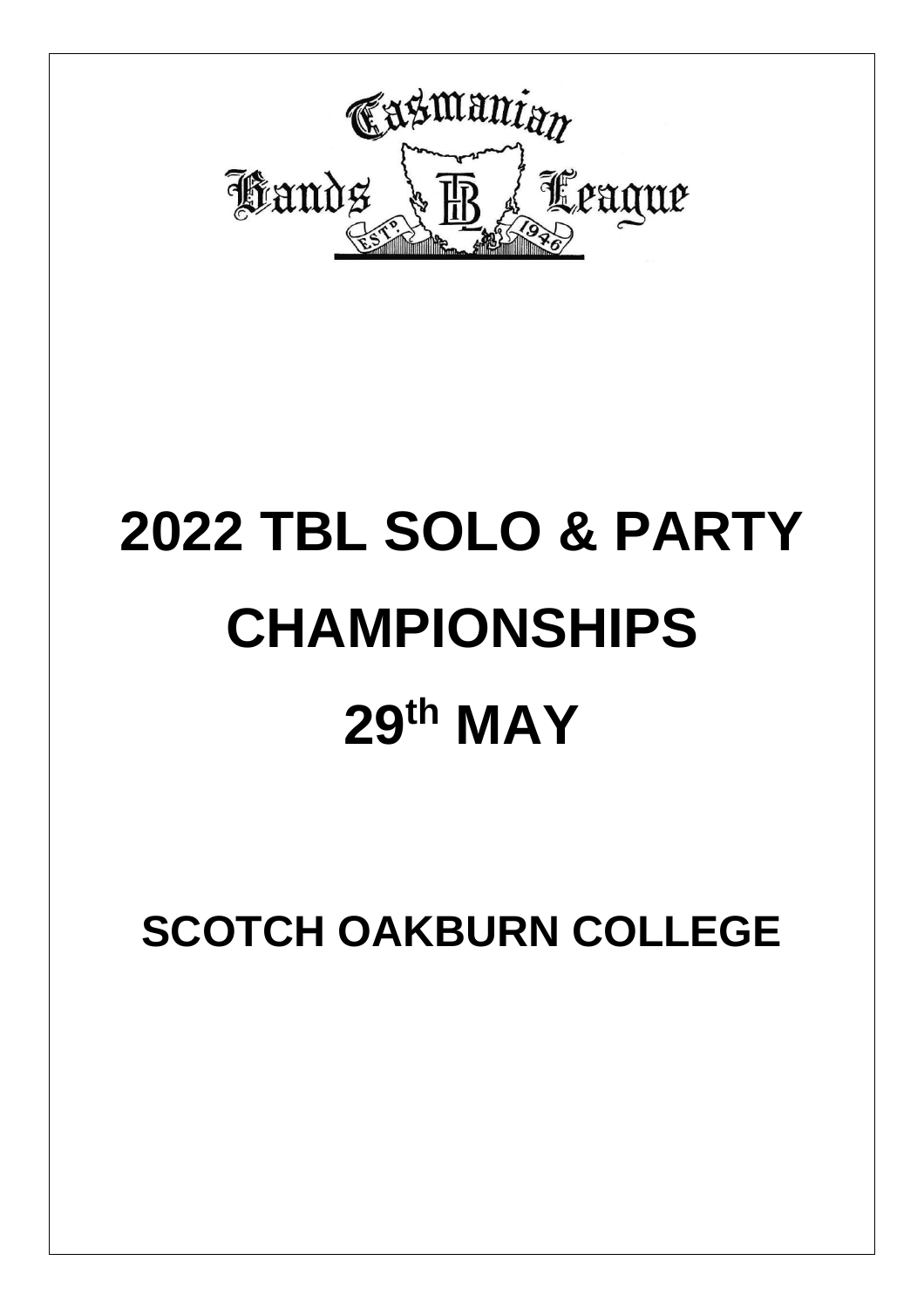## **SOLO & PARTY OFFICIALS**

| Adjudicators:                               | Mark Bain<br>Stephen King<br><b>Thomas McKay</b>                            |
|---------------------------------------------|-----------------------------------------------------------------------------|
| <b>Official Accompanist:</b>                | Petrina Jahnz                                                               |
| Room Managers:<br><b>Protest Committee:</b> | Launceston Bands coordinated by Thomas Lamb<br>Executive Members of the TBL |

# **TBL EXECUTIVE**

Secretary: Emma Cooper Treasurer: Alysha Allen

President: Courtney Brown Vice Presidents: Anne Wyllie - Northwest Michael Young - South MAB Chair: Michael Young DAB Chair: Michael Mathers

# **MEDALS AND TROPHIES**

- All Solo & Duet Classes: 1st & 2nd place medals
- T. Hicks & F. Hodgkinson Shield (Junior Quartet) **Hobart City Band**
- Northern Suburbs Silver Band Shield (Junior Ensemble)
- Jack Rice Shield (Open Quartet) **Glenorchy City Brass (Trombones)**
- Invermay Silver Band Shield (Open Ensemble) **Glenorchy City Brass**
- Chris Lusted Memorial Trophy (Open Bb Cornet) **Andrew Martin (Glenorchy City Brass)**
- Arthur Richardson Trophy (Open Tenor Horn)
- Silver Platter (Open Baritone) **James Harrison (Glenorchy City Brass)**
- Ken Lee Trophy (Open Euphonium) **Michael Bousfield (City of Burnie Brass)**
- B.V. (Bruce) Rule Trophy (Open Bb Tenor Trombone) **Miles Diment-Smith (Derwent Valley Concert Band)**
- F.G. (Gordon) Sheedy Rosebowl (Veteran's Ballad)
- Arthur White Trophy (Highest points gained in a solo) **Miles Diment-Smith (Derwent Valley Concert Band)**
- Hobart Shield (Open Percussion Champion of Champions)
- Clarence Shield (Junior Woodwind Champion of Champions)
- Derwent Valley Shield (Open Woodwind Champion of Champions) **Maria Gonzalez (Derwent Valley Concert Band)**
- W.J. (Wally) Bentley Trophy (Junior Brass Champion of Champions) **Paige Griffith (Hobart City Band)**
- I. & A. Johnston Trophy (Open Brass Champion of Champions) **Thomas Lamb (Ulverstone Municipal Band)**
- Jack Lusted Trophy (Bandmaster) **Simon Reade (Glenorchy City Brass)**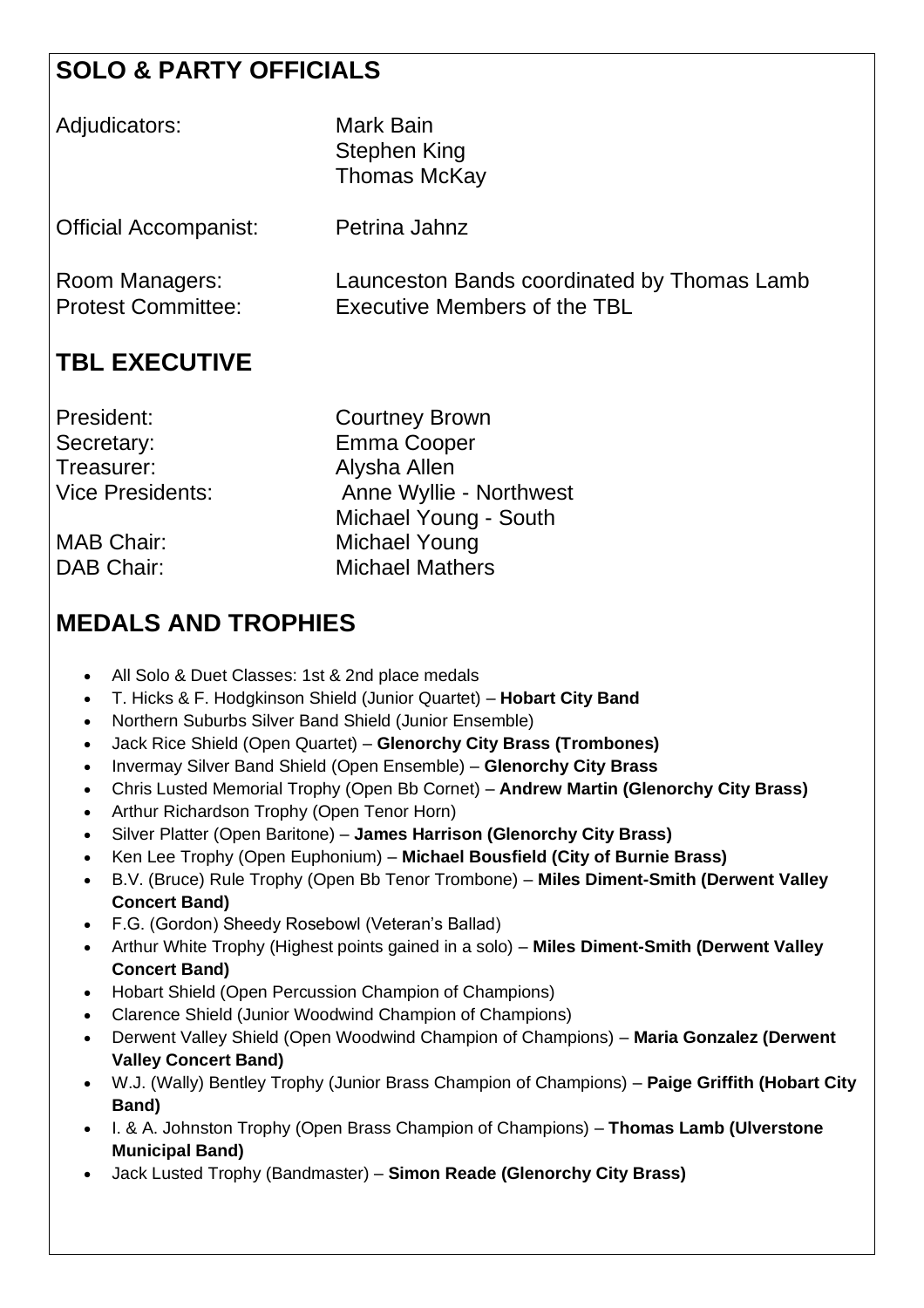# **Sunday 29th May 2021**

# **Room 1 - Auditorium**

#### **Adjudicator: Mark Bain**

| 09:00am Class 3 |         | <b>Open Trombone</b>                              |
|-----------------|---------|---------------------------------------------------|
|                 | Class 1 | Open High Brass (Soprano Cornet, Cornet, Trumpet) |
|                 | Class 2 | Open Horn (Flugel, Tenor Horn, French Horn)       |
|                 |         | Class 4 Open Euphonium/Baritone                   |
| 11:30am         |         | Open Champion of Champions                        |
|                 |         | 12:20pm Class 14 Open Slow Melody                 |

## **Adjudicator: Stephen King**

|                    | Class 22 Open Duet                    |
|--------------------|---------------------------------------|
| 2:20 <sub>pm</sub> | Class 23 Open Quartet                 |
|                    | Class 24 Open Ensemble (5-7 members)  |
|                    | Class 25 Open Ensemble (8-12 members) |
|                    |                                       |

# **Room 2 - Music Room**

#### **Adjudicator: Thomas McKay**

9:00am Class 7 Open Woodwind

### **Adjudicator: Stephen King**

|  | 9:40am Class 16 Juvenile Brass and Woodwind |
|--|---------------------------------------------|
|  | Class 18 Open Non-Championship solo         |
|  | Class 6 Junior Brass Championship           |
|  | 10:40am Class 13 Junior Slow Melody         |
|  | <b>Class 12 Junior Untuned Percussion</b>   |
|  | <b>Class 20 Junior Quartet</b>              |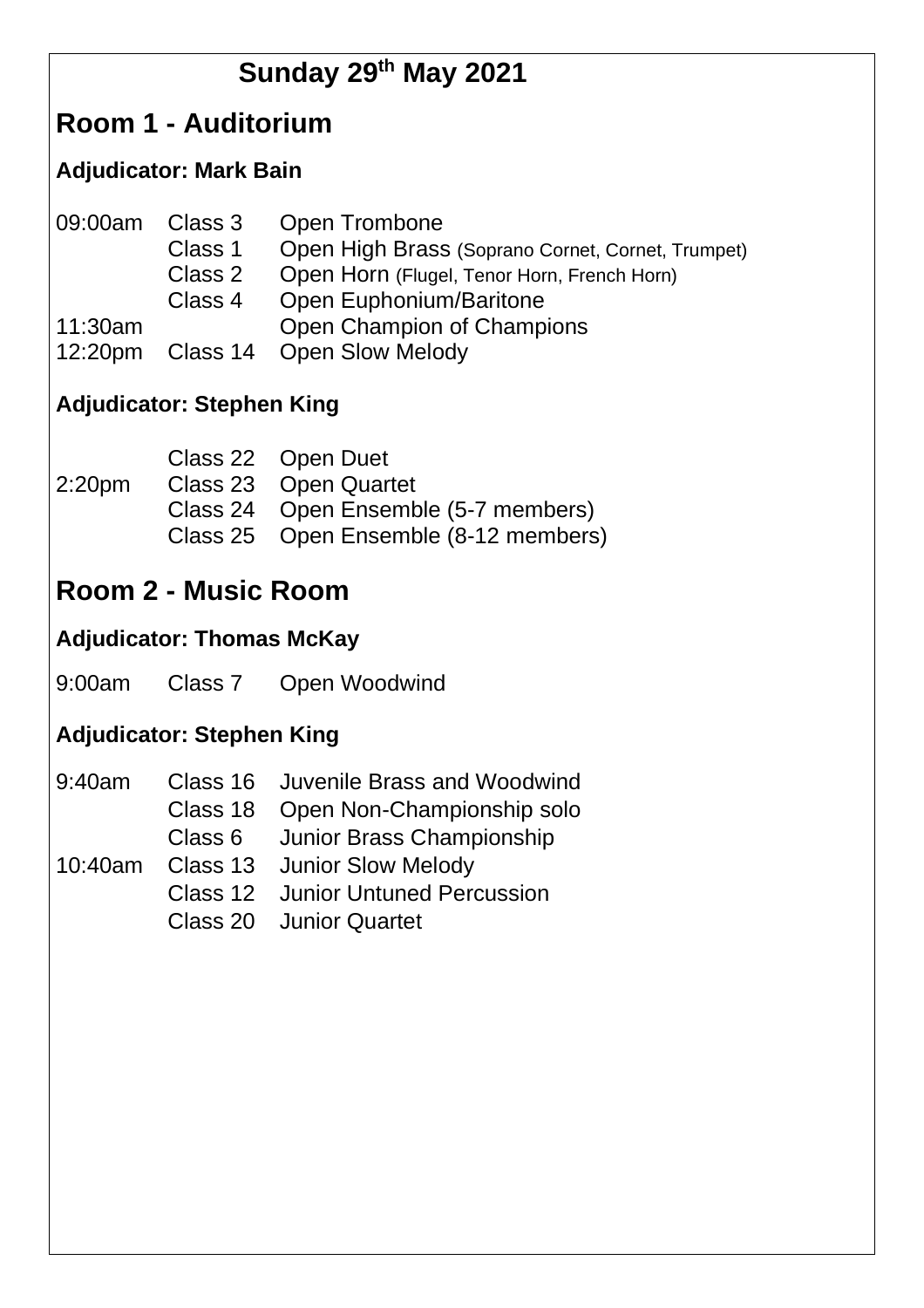#### **ADJUDICATORS Mark Bain**



After growing up in Adelaide, Mark Bain completed his Bachelor of Music Degree with First Class Honours at the Australian National University School of Music in Canberra. Mark then moved to Germany and continued his studies as a guest student at the University for Music and the Performing Arts in Frankfurt.

In 2011, Mark was appointed to his current position of Tutti Trumpet with the Tasmanian Symphony Orchestra. Prior to this, he was appointed 2nd Trumpet with Orchestra Wellington (New Zealand) in 2009. Mark has also performed with many orchestras and ensembles throughout Europe, the Middle East, and Australasia, including the Museumsorchester Frankfurt, Antwerp Symphony Orchestra, Qatar Philharmonic Orchestra, and the Canberra, Adelaide, and West Australian Symphony Orchestras.

Mark is a passionate music educator, having held teaching positions at the Australian National University School of Music, the University for Music and the Performing Arts Frankfurt a. M., and the University of Tasmania Conservatorium of Music. He has been a guest trumpet tutor for the Australian Youth Orchestra's Young Symphonists program and is currently Trumpet Tutor at The Friends' School in Hobart. Mark has also been a brass examiner for AMEB Tasmania since 2013. In 2019, Mark founded his own performance coaching and public speaking business,

Performance Under Pressure. This was created with the purpose of helping aspiring musicians to achieve lasting success by developing essential practice and performance skills. He draws upon the latest research from the areas of cognitive science, motivation theory, the psychology of music performance anxiety, and peak performance psychology.

You can find out more about Mark's work at [www.PerformanceUP.com.au](http://www.performanceup.com.au/)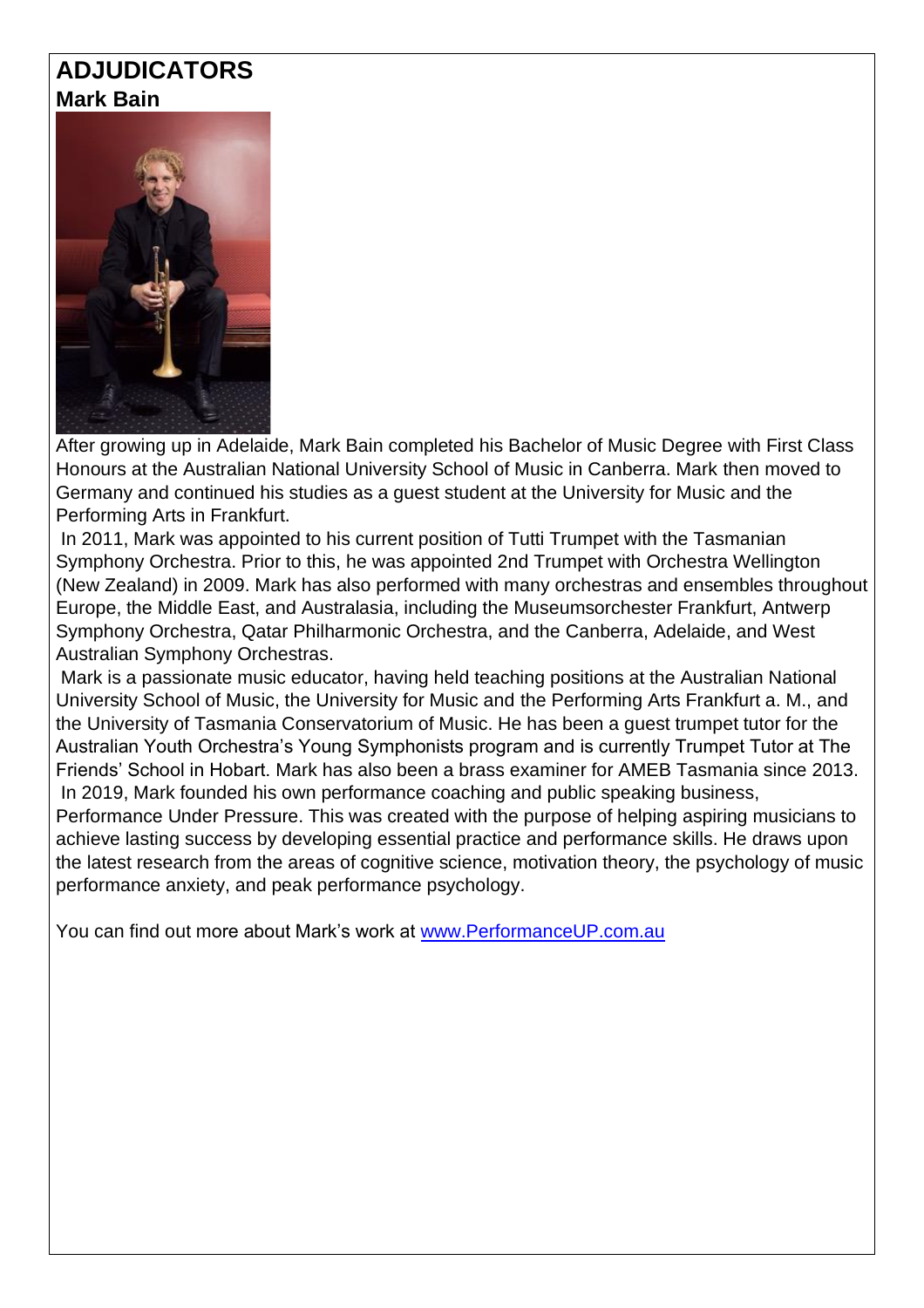#### **Stephen King**

Stephen King grew up playing in brass bands. As a young boy his first memory of playing brass instrument was a flugel horn with the Salvation Army learners' band. He went on to play



euphonium, very badly, and found his musical voice, the trombone, more specifically the bass trombone.

Steve is the founder and Chief Conductor/Artistic Director of the City of Launceston Philharmonic Orchestra. Under his leadership the orchestra continues to grow in stature and reputation. For 15 years he was the Musical Director of the UTAS Wind Orchestra, a role he relinquished at the end of 2019 so that he could once again make music on his beloved bass trombone. As part of his role as the University's Community Music Programme, he is able to mentor and work alongside developing conductors.

He is a member of the Ross Challender Big Band, Launceston Trombone Quartet and Sackbut Ensemble, and regularly called upon to play with local brass bands, wind bands, big bands and other orchestras on both tenor and bass trombones.

Stephen is Head of Visual and Performing Arts at Scotch Oakburn College where he teaches Music (Years 6-12), Music Technology, Media Studies, Computer Science and Information Systems and Digital Technologies. Steve also conducts the College's Senior Concert Band. He is also an Associate of the University of Tasmania and has lectured in Music and Music Education. He holds a Bachelor Applied Computing, Bachelor of Performing Arts (Music), Bachelor Teaching (First Class Honours) and Master of Education (Research).

#### **Thomas McKay**



Thomas McKay has been a passionate advocate for classical saxophone since he began playing at age 11. A member of the Hobart Wind Symphony since 2006, he has been an active member of the Hobart band scene for the past two decades.

Thomas graduated with from the University of Tasmania Conservatorium of Music in 2018 with a Bachelor of Music with First-Class Honours. He has also studied in France in Montpellier and with the Rascher Saxophone Quartet in Freiburg, Germany.

During his career, he has had many opportunities to perform as a soloist with several ensembles, including the Hobart Conservatorium Orchestra, the Hobart Wind Symphony, The Derwent Symphony Orchestra and ORSO Philharmonic Orchestra in Freiburg, Germany. Thomas has also received numerous awards for music, including the Award for Excellence in Music and Steven Hurst Memorial Prize and the Musicians' Union of Australia Award.

Today, Thomas plays as a founding member of the Xyris Saxophone Quartet and first alto/soprano saxophone in the Hobart Wind Symphony.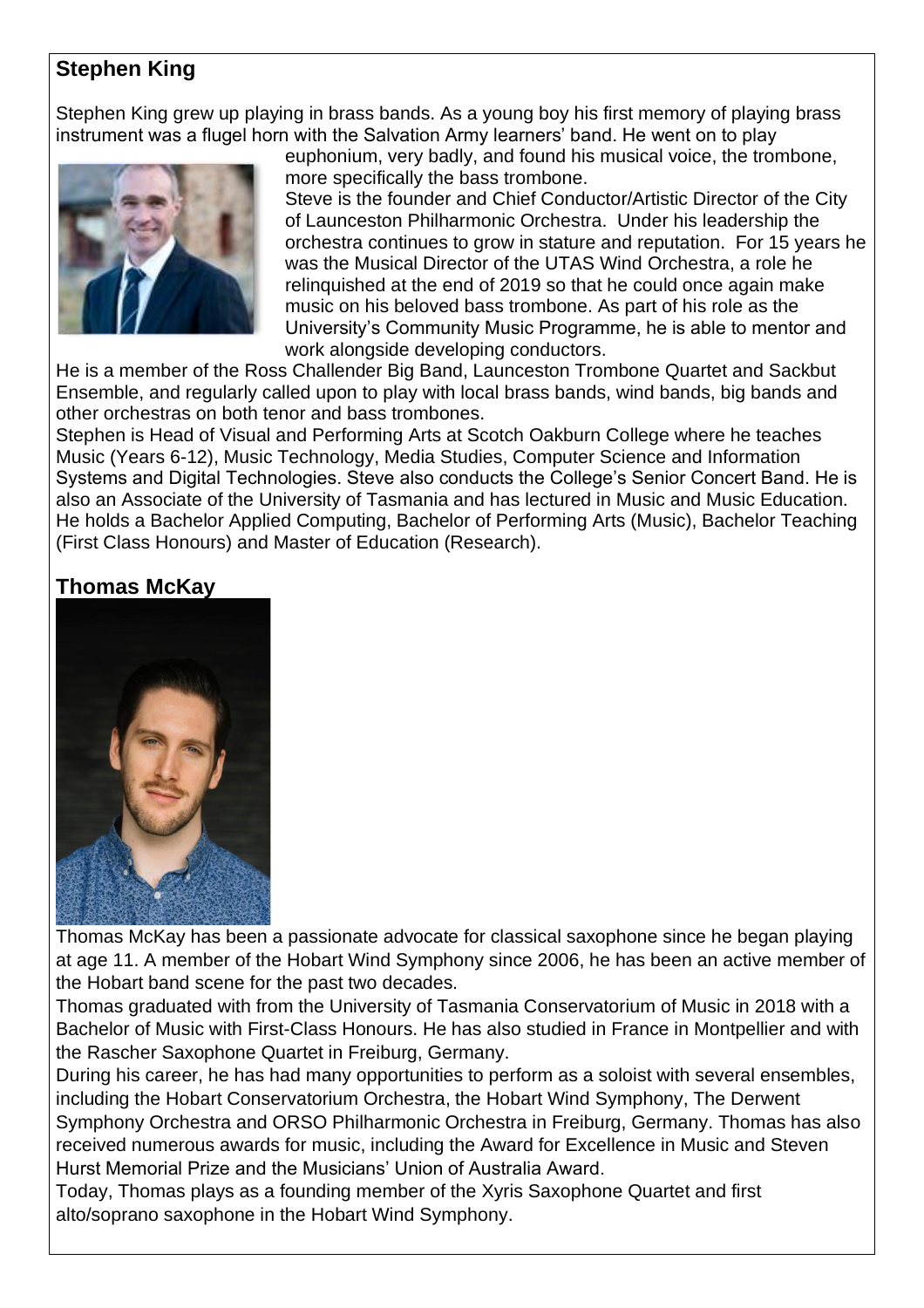| <b>SUNDAY 29TH MAY 2021</b><br><b>ROOM 1 - Auditorium</b> |                                                                   |                                    |               |  |  |  |
|-----------------------------------------------------------|-------------------------------------------------------------------|------------------------------------|---------------|--|--|--|
| 09:00am                                                   | <b>Adjudicator: Mark Bain</b><br><b>Class 3 - Open Trombone</b>   |                                    |               |  |  |  |
| <b>Competitor</b>                                         | <b>Name/Music Selection</b>                                       | <b>Band</b>                        | <b>Points</b> |  |  |  |
| 1.                                                        | Nicholas Lord                                                     | City of Launceston RSL Band        |               |  |  |  |
|                                                           | 85<br>Concertino (I. Allegro Maestoso) - Ferdinand David          |                                    |               |  |  |  |
| 2.                                                        | <b>Nigel Elliott</b>                                              | <b>City of Devonport Brass</b>     | 75            |  |  |  |
|                                                           | Morceau Symphonique - Alexandre Guilmant                          |                                    |               |  |  |  |
| 3.                                                        | Joe Smallbon                                                      | <b>Ulverstone Municipal Band</b>   | 78            |  |  |  |
|                                                           | Concertino Basso - Richard Liei                                   |                                    |               |  |  |  |
| 4.                                                        | <b>Toby Sward</b>                                                 | <b>Glenorchy City Brass</b>        | <b>SCR</b>    |  |  |  |
|                                                           | Sonata for Trombone and Piano (I. Allegro Maestoso) - Eric Ewazen |                                    |               |  |  |  |
| 5.                                                        | <b>Miles Diment-Smith</b>                                         | <b>Derwent Valley Concert Band</b> | 89            |  |  |  |
|                                                           | Trombone Concerto (I. Maestoso) - Gordon Jacob                    |                                    |               |  |  |  |
|                                                           |                                                                   |                                    |               |  |  |  |
|                                                           | Class 1 - Open High Brass (Soprano Cornet, Cornet, Trumpet)       |                                    |               |  |  |  |
| <b>Competitor</b>                                         | <b>Name/Music Selection</b>                                       | <b>Band</b>                        | <b>Points</b> |  |  |  |
| 2.                                                        | <b>Matthew Leary</b>                                              | <b>Glenorchy City Brass</b>        | 65            |  |  |  |
|                                                           | The Carnival of Venice - J. B. Arban                              |                                    |               |  |  |  |
| 1.                                                        | <b>Simon Reade</b>                                                | <b>Hobart City Band</b>            | 75            |  |  |  |
|                                                           | Arabesque for Solo Trumpet - Richard Meale                        |                                    |               |  |  |  |
| 3.                                                        | <b>Thomas Geale</b>                                               | <b>Glenorchy City Brass</b>        | 85            |  |  |  |
|                                                           | Caprice - Eugene Bozza                                            |                                    |               |  |  |  |
| 4.                                                        | <b>Simon Turk</b>                                                 | <b>Glenorchy City Brass</b>        | 68            |  |  |  |
|                                                           | Rustiques - Eugene Bozza                                          |                                    |               |  |  |  |
| 5.                                                        | <b>Andrew Martin</b>                                              | <b>Glenorchy City Brass</b>        | 72            |  |  |  |
|                                                           | Zelda - Percy Code                                                |                                    |               |  |  |  |
| 6.                                                        | Micah Jewell                                                      | <b>Ulverstone Municipal Band</b>   | <b>SCR</b>    |  |  |  |
|                                                           | Rhapsody for Soprano Cornet - Robert Eaves                        |                                    |               |  |  |  |
|                                                           |                                                                   |                                    |               |  |  |  |
|                                                           | Class 2 - Open Horn (Flugel, Tenor Horn, French Horn)             |                                    |               |  |  |  |
| <b>Competitor</b>                                         | <b>Name/Music Selection</b>                                       | <b>Band</b>                        | <b>Points</b> |  |  |  |
| 1.                                                        | <b>Thomas Lamb</b>                                                | <b>Ulverstone Municipal Band</b>   | 78            |  |  |  |
|                                                           | Sonata for Trumpet (III. Spiritual) - Heubeau                     |                                    |               |  |  |  |
| 2.                                                        | <b>Nathaniel Young</b><br><b>Clarence City Band</b>               |                                    | 63            |  |  |  |
|                                                           | Sarabande and Gavotte - Arcangelo Corelli                         |                                    |               |  |  |  |
|                                                           |                                                                   |                                    |               |  |  |  |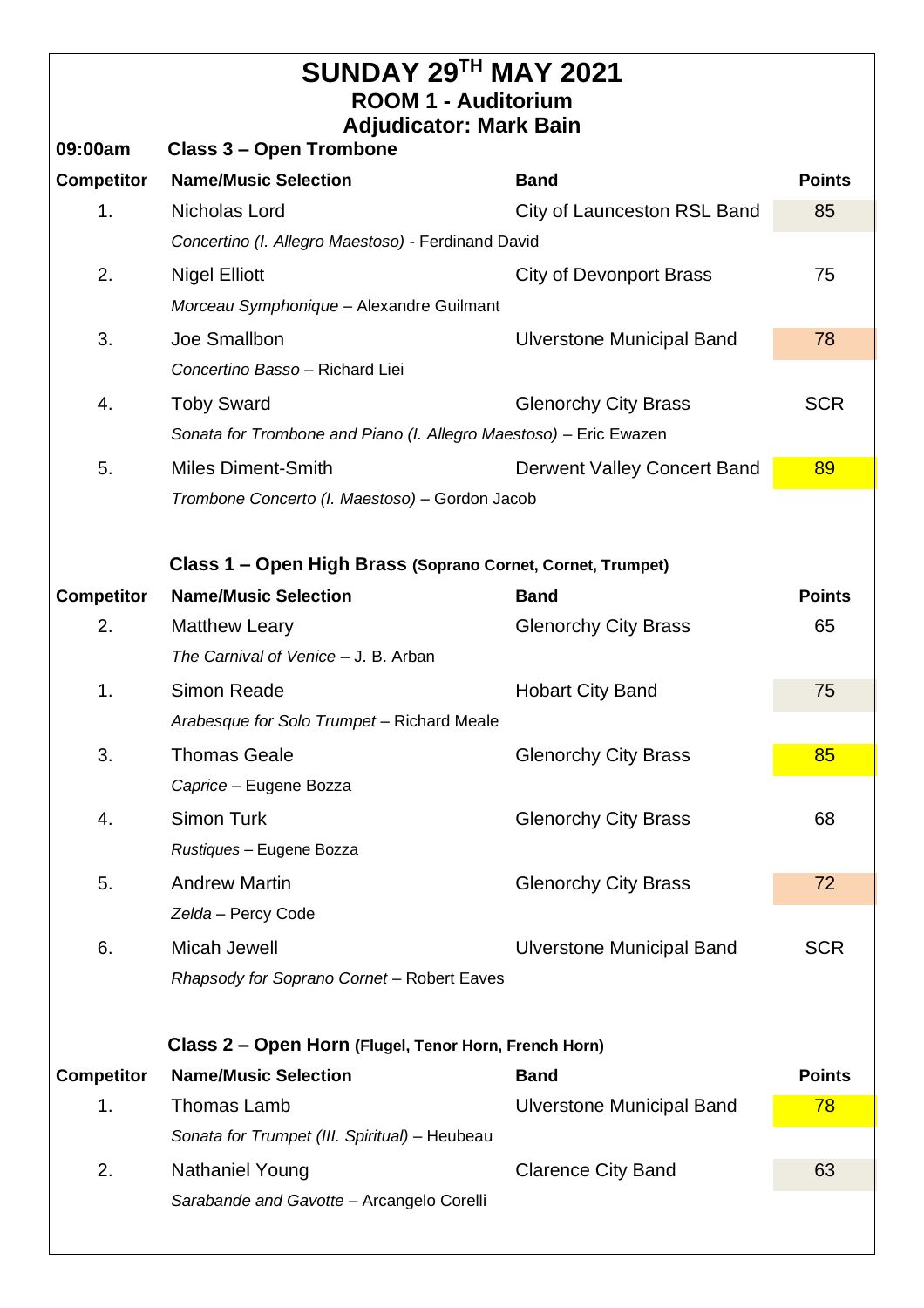|                                                               |                                                                     | <b>Class 4 - Open Euphonium and Baritone</b>              |                             |             |                |
|---------------------------------------------------------------|---------------------------------------------------------------------|-----------------------------------------------------------|-----------------------------|-------------|----------------|
| <b>Competitor</b>                                             | <b>Name/Music Selection</b><br><b>Band</b>                          |                                                           |                             |             |                |
| 1.                                                            | <b>James Harrison</b>                                               |                                                           | <b>Glenorchy City Brass</b> |             | 86             |
|                                                               |                                                                     | Fantasy on Swiss Airs - Roy Newsome                       |                             |             |                |
| 2.                                                            | <b>Michael Bousfield</b>                                            |                                                           | <b>City of Burnie Brass</b> |             | 77             |
|                                                               |                                                                     | Theme and Variations - Gioachino Rossini arr. S&B Brennan |                             |             |                |
| <b>ADJUDICATION</b>                                           |                                                                     |                                                           |                             |             |                |
| 11:30am                                                       |                                                                     | <b>Open Champion of Champions</b>                         |                             |             |                |
| <b>Section</b>                                                |                                                                     | <b>Name/Music Selection</b>                               |                             | <b>Band</b> | <b>Draw</b>    |
| 1 - High Brass                                                |                                                                     | Thomas Geale - Caprice                                    |                             | <b>GCB</b>  | 1              |
| $2 -$ Horn                                                    |                                                                     | <b>Thomas Lamb - Sonata for Trumpet</b>                   |                             | <b>UMB</b>  | $\overline{4}$ |
| 3 - Trombone                                                  |                                                                     | Miles Diment-Smith - Trombone<br>Concerto                 |                             | <b>DVCB</b> | $\overline{2}$ |
| 4 - Euphonium/Baritone                                        |                                                                     | James Harrison - Fantasy on Swiss Airs                    |                             | <b>GCB</b>  | 3              |
| <b>ADJUDICATION</b><br>12:20pm<br>Class 14 - Open Slow Melody |                                                                     |                                                           |                             |             |                |
| <b>Competitor</b>                                             | <b>Name/Music Selection</b>                                         |                                                           | <b>Band</b>                 |             | <b>Points</b>  |
| 1 <sub>1</sub>                                                | <b>Thomas Geale</b>                                                 |                                                           | <b>Glenorchy City Brass</b> |             | 75             |
|                                                               | Soliloquy - Philip Sparke                                           |                                                           |                             |             |                |
| 2.                                                            | Michael Young                                                       |                                                           | <b>Clarence City Band</b>   |             | 71             |
|                                                               |                                                                     | III. The Young Prince and Princess (from Scheherezade)    |                             |             |                |
|                                                               |                                                                     | - N. Rimsky-Korsakov, ed. M. Young                        |                             |             |                |
| 3.                                                            | <b>James Harrison</b>                                               |                                                           | <b>Glenorchy City Brass</b> |             | 78             |
|                                                               | My Love is Like a Red, Red Rose - arr. Denzil Stephens              |                                                           |                             |             |                |
| 4.                                                            | Emma Cooper                                                         |                                                           | <b>Glenorchy City Brass</b> |             | 88             |
|                                                               |                                                                     | Only Time Will Tell - Jared McCunnie                      |                             |             |                |
| 5.                                                            | <b>Andrew Martin</b>                                                |                                                           | <b>Glenorchy City Brass</b> |             | 79             |
|                                                               |                                                                     | All That I Am - William Himes arr. Gerry Shoults          |                             |             |                |
| 6.                                                            | Carla Ward                                                          |                                                           | <b>Glenorchy City Brass</b> |             | 76             |
|                                                               |                                                                     | Serenade - Brendan Collins                                |                             |             |                |
| 7.                                                            | <b>Nathaniel Young</b>                                              |                                                           | <b>Clarence City Band</b>   |             | 50             |
|                                                               | Sonata I for Bassoon and Piano (III. Largo, IV. Allegro) - Galliard |                                                           |                             |             |                |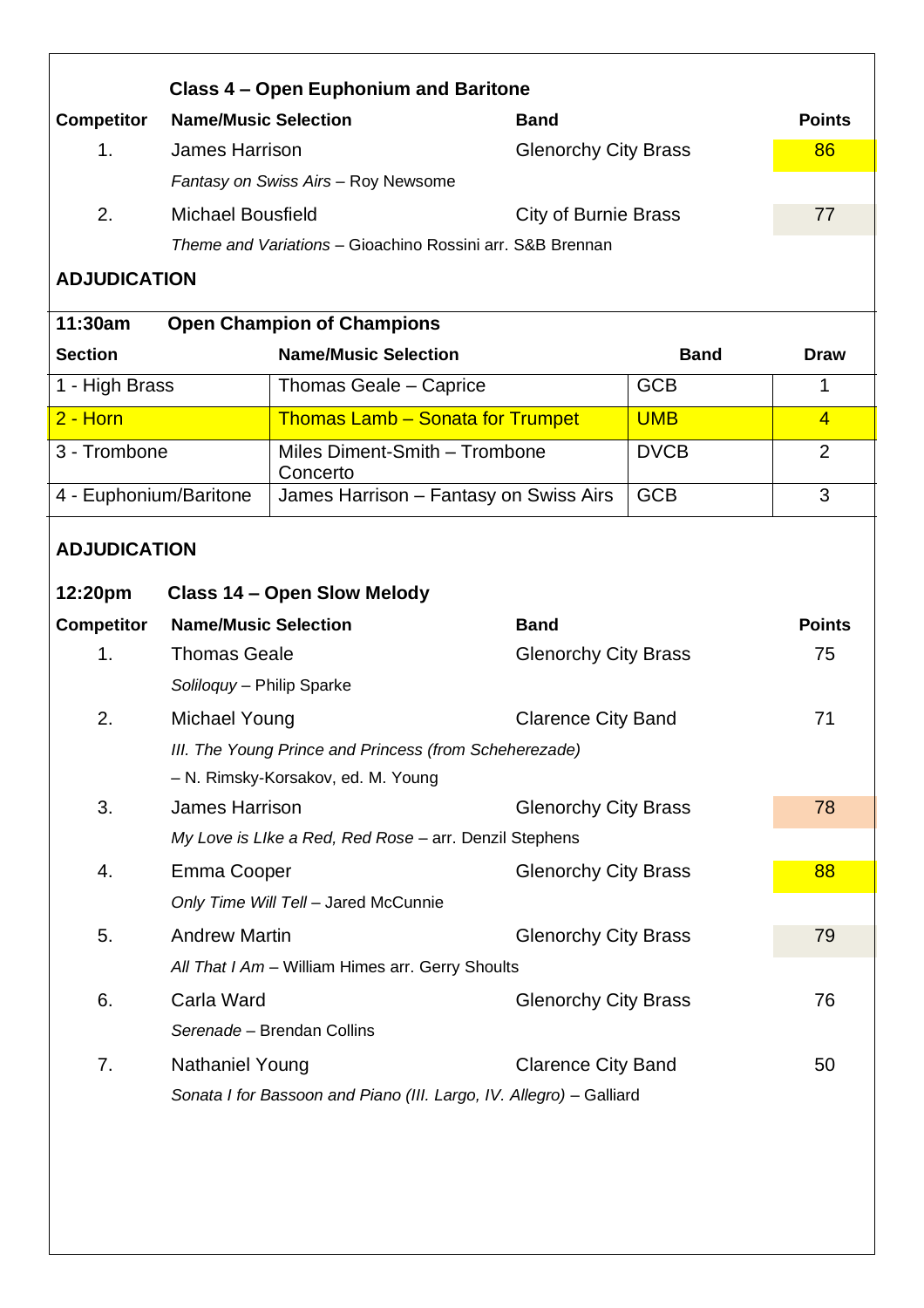| Class 14 - Open Slow Melody (continued) |                                                            |                                  |               |  |  |
|-----------------------------------------|------------------------------------------------------------|----------------------------------|---------------|--|--|
| <b>Competitor</b>                       | <b>Name/Music Selection</b>                                | <b>Band</b>                      | <b>Points</b> |  |  |
| 8.                                      | Micah Jewell                                               | <b>Ulverstone Municipal Band</b> | <b>SCR</b>    |  |  |
|                                         | Reverie Oriana - Fendall Hill                              |                                  |               |  |  |
| 9.                                      | <b>Thomas Lamb</b>                                         | <b>Ulverstone Municipal Band</b> | 77            |  |  |
|                                         | The Holy City - Stephen Adams arr. H.W. Glenn              |                                  |               |  |  |
| 10.                                     | Peter Walsh                                                | Latrobe Federal Band             | <b>SCR</b>    |  |  |
|                                         | Celestial Whispers - Iain Mundy                            |                                  |               |  |  |
| <b>ADJUDICATION</b>                     |                                                            |                                  |               |  |  |
|                                         | <b>Adjudicator: Stephen King</b>                           |                                  |               |  |  |
|                                         | Class 22 - Open Duet                                       |                                  |               |  |  |
| <b>Competitor</b>                       | <b>Name/Music Selection</b>                                | <b>Band</b>                      | <b>Points</b> |  |  |
| 1.                                      | Robert Maher, Miles Diment-Smith                           | Mixed: Hobart City Band and      | 81            |  |  |
|                                         |                                                            | Derwent Valley Concert Band      |               |  |  |
|                                         | Stars Rewritten - Steven Verhelst                          |                                  |               |  |  |
| 2.                                      | Joe Cook, Emma Cooper                                      | <b>Glenorchy City Brass</b>      | 82            |  |  |
|                                         | Silent Streets - David Uber                                |                                  |               |  |  |
| 3.                                      | Robert Maher, Carla Ward                                   | <b>Glenorchy City Brass</b>      | 83            |  |  |
|                                         | You've got a Friend in Me - Randy Newman arr. Dave McKeown |                                  |               |  |  |
| 4.                                      | Chris Cornell-McGleenan,                                   | <b>Latrobe Federal Band</b>      | <b>SCR</b>    |  |  |
|                                         | Benjamin Dell                                              |                                  |               |  |  |
|                                         | Captain and Lieutenant - W. Scholes                        |                                  |               |  |  |
| 5.                                      | Alysha Allen, Joe Smallbon                                 | <b>Ulverstone Municipal Band</b> | 78            |  |  |
|                                         | Introduction et Polka - Peter Cluwen                       |                                  |               |  |  |
| 6.                                      | Melinda Poon, Peter Walsh                                  | <b>Latrobe Federal Band</b>      | <b>SCR</b>    |  |  |
|                                         | A Londonderry Jig - arr. Jonathan Mead                     |                                  |               |  |  |

**ADJUDICATION**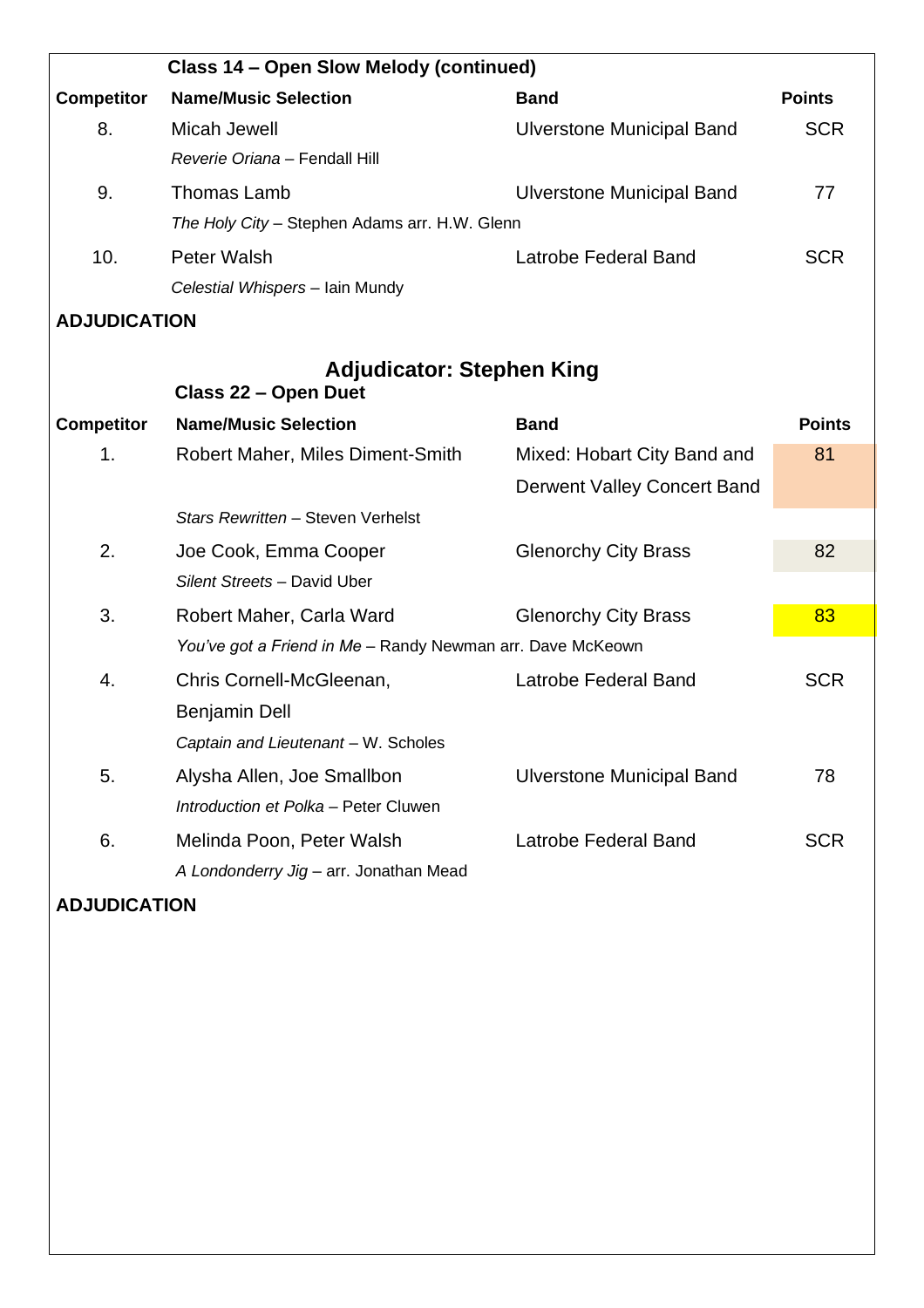| 2:20 <sub>pm</sub>  | Class 23 – Open Quartet                                                                                      |                                  |                 |  |
|---------------------|--------------------------------------------------------------------------------------------------------------|----------------------------------|-----------------|--|
| <b>Competitor</b>   | <b>Name/Music Selection</b>                                                                                  | <b>Band</b>                      | <b>Points</b>   |  |
| 1.                  | Andrew Martin, Carla Ward,<br>Carmen Turk, Simon Turk<br>Sonata di Cremona - Corelli                         | <b>Glenorchy City Brass</b>      | 84              |  |
| 2.                  | Melinda Poon, Benjamin Dell,<br>Fabian Spratt, Peter Walsh<br>Three Impromptus (III. Toccata) - Kenneth Cook | Latrobe Federal Band             | <b>SCR</b>      |  |
| 3.                  | Toby Sward, Robert Maher,<br>Emma Cooper, Damian Jones<br>La Tarara - Steven Verhelst                        | <b>Glenorchy City Brass</b>      |                 |  |
|                     | Class 24 – Open Ensemble (5-7 Players)                                                                       |                                  |                 |  |
| <b>Competitor</b>   | <b>Name/Music Selection</b>                                                                                  | <b>Band</b>                      | <b>Points</b>   |  |
| 1.                  | <b>Ulverstone Municipal Band</b>                                                                             | <b>Ulverstone Municipal Band</b> | 78              |  |
|                     | Ecce Sacerdos Magnus - Bruckner arr. Matt Kingston                                                           |                                  |                 |  |
| 2.                  | <b>Glenorchy City Brass</b>                                                                                  | <b>Glenorchy City Brass</b>      | 89              |  |
|                     | Blue Rondo a la Turk - Dave Brubeck arr. Nick Keyes                                                          |                                  |                 |  |
| 3.                  | Latrobe Federal Band                                                                                         | Latrobe Federal Band             | <b>SCR</b>      |  |
|                     | Savior Like a Shepherd - Stephen Bulla                                                                       |                                  |                 |  |
| 4.                  | <b>Hobart City Band</b>                                                                                      | <b>Hobart City Band</b>          | 80              |  |
|                     | An Australian Anthem - Peter Sculthorpe                                                                      |                                  |                 |  |
|                     |                                                                                                              |                                  |                 |  |
|                     | Class 25 - Open Ensemble (8-12 Players)                                                                      |                                  |                 |  |
| <b>Competitor</b>   | <b>Name/Music Selection</b>                                                                                  | <b>Band</b>                      | <b>Points</b>   |  |
| 1.                  | <b>Ulverstone Municipal Band</b>                                                                             | <b>Ulverstone Municipal Band</b> | <b>SCR</b>      |  |
|                     | Capriol Suite - Peter Warlock arr. Matt Kingston                                                             |                                  |                 |  |
| 2.                  | <b>Latrobe Federal Band</b>                                                                                  | Latrobe Federal Band             | <b>SCR</b>      |  |
|                     | Song for the Frontline - John Barber                                                                         |                                  |                 |  |
| 3.                  | <b>Glenorchy City Brass</b>                                                                                  | <b>Glenorchy City Brass</b>      | 82 <sub>2</sub> |  |
|                     | Musings on a Bach Sarabande - Karlin Greenstreet Love                                                        |                                  |                 |  |
| <b>ADJUDICATION</b> |                                                                                                              |                                  |                 |  |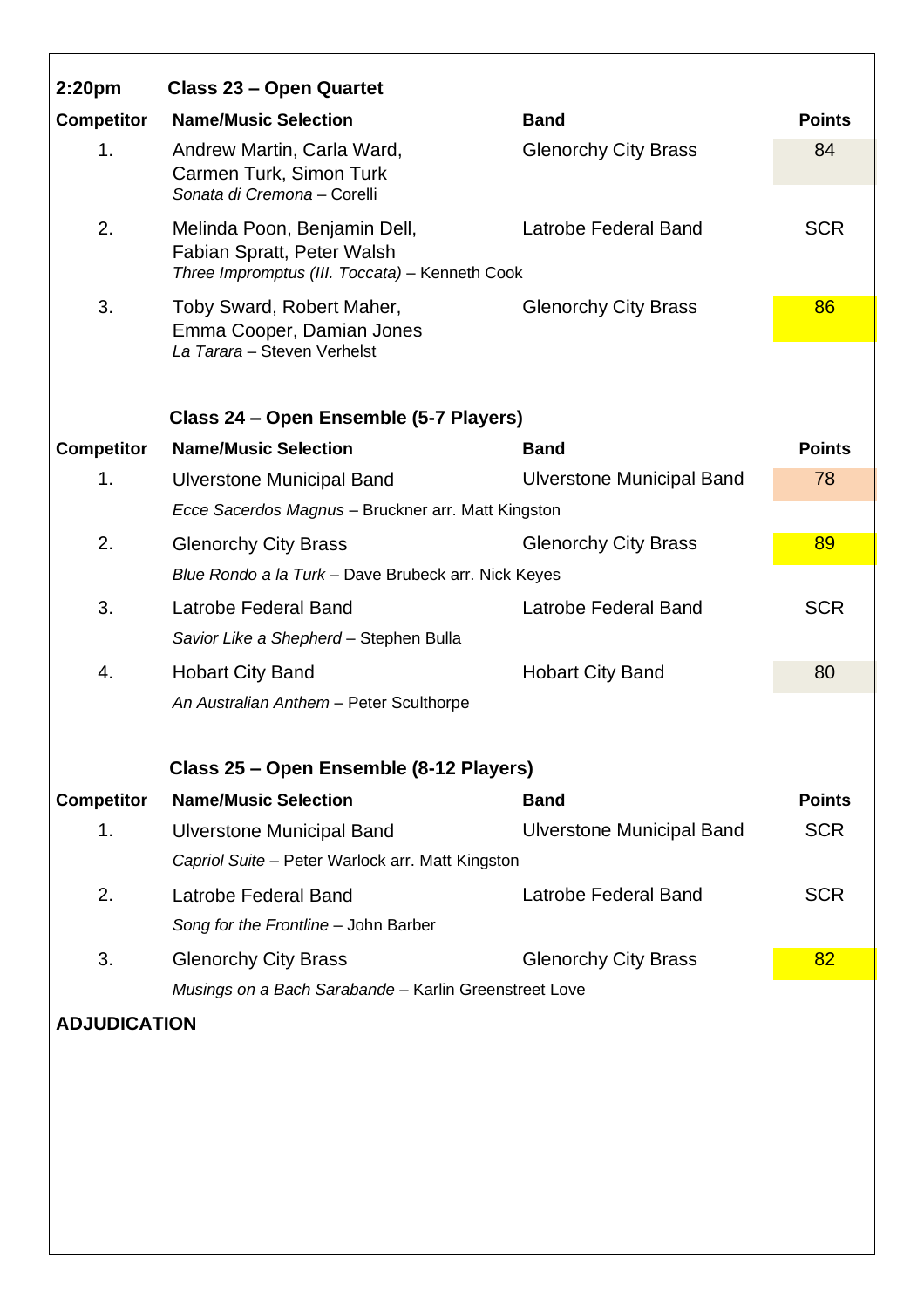| <b>ROOM 2 - Music Room</b><br><b>Adjudicator: Thomas McKay</b> |                                                                |                                |               |  |
|----------------------------------------------------------------|----------------------------------------------------------------|--------------------------------|---------------|--|
| 09:00am                                                        | Class 7 – Open Woodwind                                        |                                |               |  |
| <b>Competitor</b>                                              | <b>Name/Music Selection</b>                                    | <b>Band</b>                    | <b>Points</b> |  |
| 1.                                                             | Maria Gonzalez                                                 | Derwent Valley Concert Band    | 85            |  |
|                                                                | Melusina's Dream - Christine Draeger                           |                                |               |  |
| 2.                                                             | Michael Young                                                  | <b>Clarence City Band</b>      | 68            |  |
|                                                                | Syrinx - Claude Debussy Elab. Danilo Russo                     |                                |               |  |
| <b>ADJUDICATION</b>                                            | <b>Adjudicator: Stephen King</b>                               |                                |               |  |
| 09:40am                                                        | Class 16 - Juvenile Brass and Woodwind                         |                                |               |  |
| <b>Competitor</b>                                              | <b>Name/Music Selection</b>                                    | <b>Band</b>                    | <b>Points</b> |  |
| 1.                                                             | Rares-Daniel Ocoleanu                                          | <b>Hobart City Band</b>        | 75            |  |
|                                                                | Sonata - Giovanni Battista Fontana                             |                                |               |  |
| 2.                                                             | <b>Charlotte Holland</b>                                       | <b>City of Devonport Brass</b> | 72            |  |
|                                                                | Prelude from Second Book of Trumpet Solos - Alexander Skyrabin |                                |               |  |
| 3.                                                             | Ella Lynd-Williams                                             | <b>City of Devonport Brass</b> | 70            |  |
|                                                                | At Sunset - Percy Code                                         |                                |               |  |
| 4.                                                             | <b>Oliver Howden</b>                                           | <b>City of Devonport Brass</b> | 73            |  |
|                                                                | The Firefly - H. Moss                                          |                                |               |  |
|                                                                | Class 18 – Open Non-Championship Solo                          |                                |               |  |
| <b>Competitor</b>                                              | <b>Name/Music Selection</b>                                    | <b>Band</b>                    | <b>Points</b> |  |
| 1.                                                             | <b>Melinda Powell</b>                                          | <b>City of Devonport Brass</b> | 74            |  |
|                                                                | Zanette - Percy Code                                           |                                |               |  |
|                                                                | <b>Class 6 - Junior Brass</b>                                  |                                |               |  |
| <b>Competitor</b>                                              | <b>Name/Music Selection</b>                                    | <b>Band</b>                    | <b>Points</b> |  |
| 1.                                                             | <b>Dominic Watson</b>                                          | <b>Hobart City Band</b>        | 70            |  |
|                                                                | Sonata #15 (K545) - W.A. Mozart arr. Glen Poehlmann            |                                |               |  |
| 2.                                                             | Rares-Daniel Ocoleanu                                          | <b>Hobart City Band</b>        | 76            |  |
|                                                                | Theme from Reformation Symphony (No.5) - Felix Mendelssohn     |                                |               |  |
| 3.                                                             | Lachlan Poon                                                   | Latrobe Federal Band           | <b>SCR</b>    |  |
|                                                                | The Plough Boy - arr. Dennis Masters                           |                                |               |  |
| 4.                                                             | Paige Griffith                                                 | <b>Hobart City Band</b>        | 78            |  |
|                                                                | The Secret - J.F.E. Gautier ad. Walter Beeler                  |                                |               |  |
| <b>ADJUDICATION</b>                                            |                                                                |                                |               |  |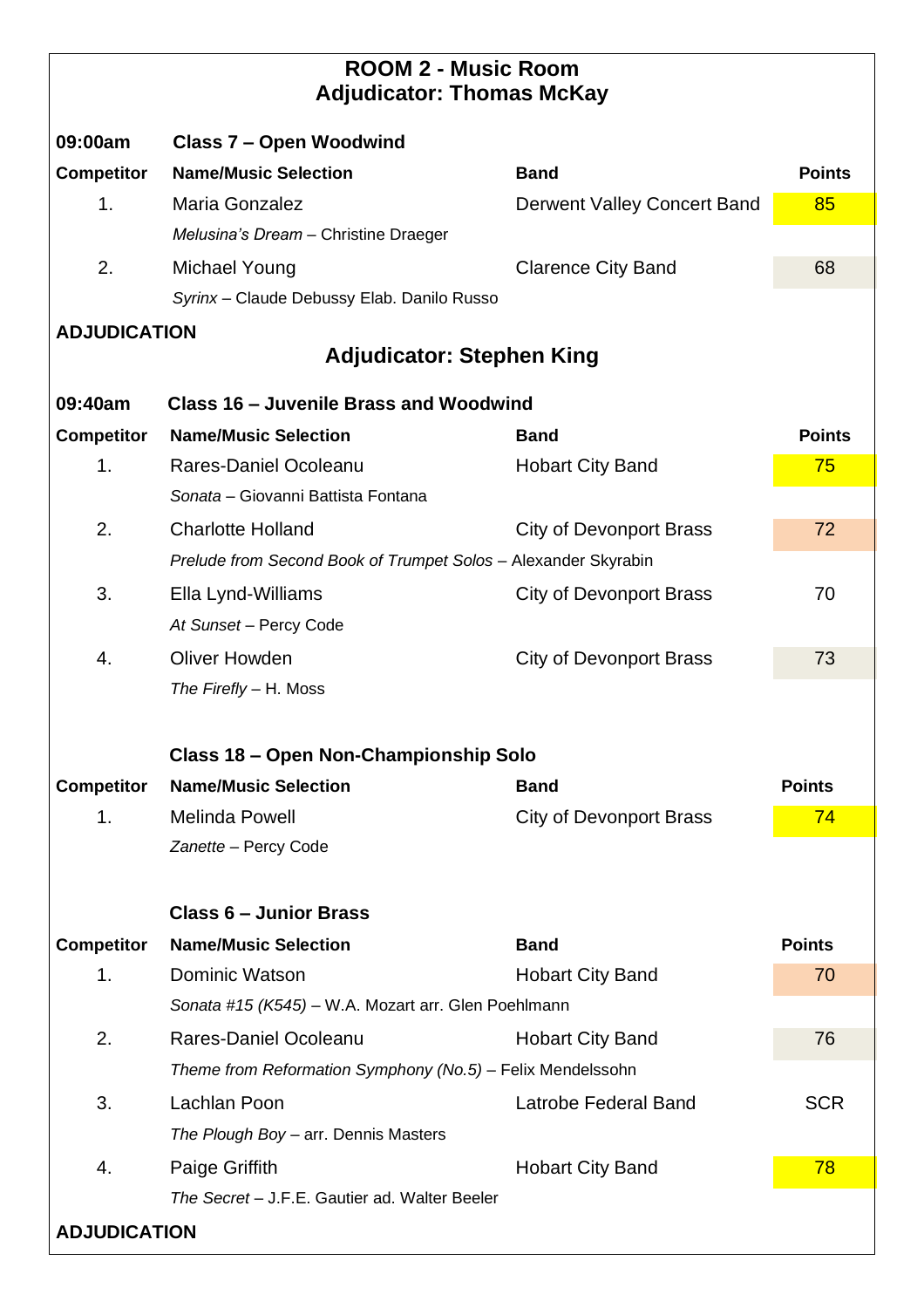| 10:40am                                                   | Class 13 - Junior Slow Melody                                                                                                                                     |                                  |               |  |  |
|-----------------------------------------------------------|-------------------------------------------------------------------------------------------------------------------------------------------------------------------|----------------------------------|---------------|--|--|
| <b>Competitor</b>                                         | <b>Name/Music Selection</b>                                                                                                                                       | <b>Band</b>                      | <b>Points</b> |  |  |
| 1.                                                        | Ewan Anderson                                                                                                                                                     | <b>Hobart City Band</b>          | 74            |  |  |
|                                                           | Arioso - J.S. Bach                                                                                                                                                |                                  |               |  |  |
| 2.                                                        | Paige Griffith                                                                                                                                                    | <b>Hobart City Band</b>          | 71            |  |  |
|                                                           | Concerto (II. Andante) - Joseph Haydn arr. Michael Rondeau                                                                                                        |                                  |               |  |  |
| 3.                                                        | Rares-Daniel Ocoleanu                                                                                                                                             | <b>Hobart City Band</b>          | 73            |  |  |
|                                                           | Nina - Giovanni Battista Pergolesi                                                                                                                                |                                  |               |  |  |
|                                                           | <b>Class 12 - Junior Untuned Percussion</b>                                                                                                                       |                                  |               |  |  |
| <b>Competitor</b>                                         | <b>Name/Music Selection</b>                                                                                                                                       | <b>Band</b>                      | <b>Points</b> |  |  |
| 1.                                                        | <b>Kate Savage</b>                                                                                                                                                | <b>Ulverstone Municipal Band</b> | 74            |  |  |
|                                                           | Six Unaccompanied Solos for Snare Drum (I. Allegro con spirito) – Michael Colgras                                                                                 |                                  |               |  |  |
|                                                           |                                                                                                                                                                   |                                  |               |  |  |
|                                                           | <b>Class 20 - Junior Quartet</b>                                                                                                                                  |                                  |               |  |  |
| <b>Competitor</b>                                         | <b>Name/Music Selection</b>                                                                                                                                       | <b>Band</b>                      | <b>Points</b> |  |  |
| 1.                                                        | Paige Griffith, Dominic Watson, Rares-<br>Daniel Ocoleanu, Ewan Anderson<br>Little Shiny Brass Quartets (The Entertainer, The Blue Danube, William Tell Overture) | <b>Hobart City Band</b>          | 79            |  |  |
| 2.                                                        | - arr Matt Kingston<br>Benjamin Dell, Samuel Dell, Chelsey<br>Geddes, Lachlan Poon                                                                                | Latrobe Federal Band             | <b>SCR</b>    |  |  |
|                                                           | Pops for Four (I. Hallelujah Drive) - Chris Hazell                                                                                                                |                                  |               |  |  |
| <b>ADJUDICATION</b>                                       |                                                                                                                                                                   |                                  |               |  |  |
|                                                           |                                                                                                                                                                   |                                  |               |  |  |
|                                                           |                                                                                                                                                                   |                                  |               |  |  |
|                                                           |                                                                                                                                                                   |                                  |               |  |  |
|                                                           |                                                                                                                                                                   |                                  |               |  |  |
|                                                           | <b>BANDMASTER'S TROPHY</b>                                                                                                                                        |                                  |               |  |  |
| Points will be distributed to competing bands as follows: |                                                                                                                                                                   |                                  |               |  |  |
| $1st$ Place – Five (5) points for each section            |                                                                                                                                                                   |                                  |               |  |  |
|                                                           | $2nd$ Place – Three (3) points for each section                                                                                                                   |                                  |               |  |  |
|                                                           | $3rd$ Place – Two (2) points for each section                                                                                                                     |                                  |               |  |  |
|                                                           | Unplaced $-$ One (1) point for each section                                                                                                                       |                                  |               |  |  |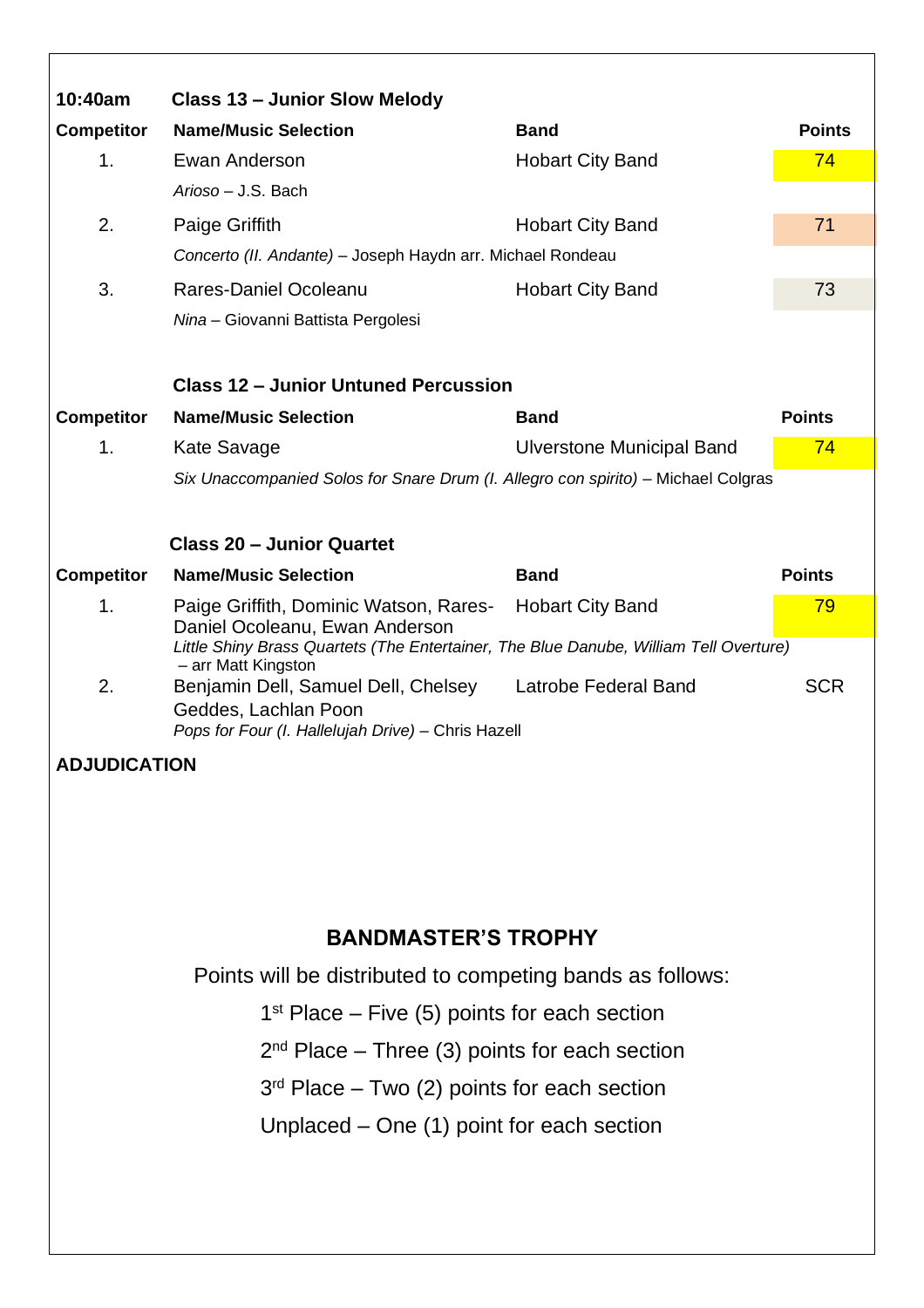|                         | City of<br><b>Burnie</b><br><b>Brass</b> | Clarence<br><b>City Band</b> | City of<br>Devonport<br><b>Brass</b> | <b>Derwent</b><br>Valley<br>Concert<br><b>Band</b> | Glenorchy<br><b>City Brass</b> | <b>Hobart</b><br><b>City Band</b> | City of<br>Launceston<br><b>RSL Band</b> | Ulverstone<br><b>Municipal</b><br><b>Band</b> |
|-------------------------|------------------------------------------|------------------------------|--------------------------------------|----------------------------------------------------|--------------------------------|-----------------------------------|------------------------------------------|-----------------------------------------------|
| $\mathbf{1}$            |                                          |                              |                                      |                                                    | $\overline{9}$                 | $\overline{\mathbf{3}}$           |                                          |                                               |
| $\overline{\mathbf{2}}$ |                                          | $\overline{\mathbf{3}}$      |                                      |                                                    |                                |                                   |                                          | 5                                             |
| 3                       |                                          |                              | $\mathbf{1}$                         | 5                                                  |                                |                                   | $\overline{\mathbf{3}}$                  | $\mathbf{2}$                                  |
| $\overline{\mathbf{4}}$ | $\overline{\mathbf{3}}$                  |                              |                                      |                                                    | 5                              |                                   |                                          |                                               |
| 5                       |                                          |                              |                                      |                                                    |                                |                                   |                                          |                                               |
| $\boldsymbol{6}$        |                                          |                              |                                      |                                                    |                                | 10                                |                                          |                                               |
| $\overline{\mathbf{z}}$ |                                          | $\overline{\mathbf{3}}$      |                                      | 5                                                  |                                |                                   |                                          |                                               |
| ${\bf 8}$               |                                          |                              |                                      |                                                    |                                |                                   |                                          |                                               |
| $\boldsymbol{9}$        |                                          |                              |                                      |                                                    |                                |                                   |                                          |                                               |
| 10                      |                                          |                              |                                      |                                                    |                                |                                   |                                          |                                               |
| 11                      |                                          |                              |                                      |                                                    |                                |                                   |                                          |                                               |
| 12                      |                                          |                              |                                      |                                                    |                                |                                   |                                          | 5                                             |
| 13                      |                                          |                              |                                      |                                                    |                                | 10                                |                                          |                                               |
| 14                      |                                          | $\overline{\mathbf{2}}$      |                                      |                                                    | 12                             |                                   |                                          | $\mathbf{1}$                                  |
| 15                      |                                          |                              |                                      |                                                    |                                |                                   |                                          |                                               |
| 16                      |                                          |                              | $\boldsymbol{6}$                     |                                                    |                                | 5                                 |                                          |                                               |
| 17                      |                                          |                              |                                      |                                                    |                                |                                   |                                          |                                               |
| 18                      |                                          |                              | 5                                    |                                                    |                                |                                   |                                          |                                               |
| 19                      |                                          |                              |                                      |                                                    |                                |                                   |                                          |                                               |
| 20                      |                                          |                              |                                      |                                                    |                                | 5                                 |                                          |                                               |
| 21                      |                                          |                              |                                      |                                                    |                                |                                   |                                          |                                               |
| 22                      |                                          |                              |                                      |                                                    | ${\bf 8}$                      |                                   |                                          | $\mathbf{1}$                                  |
| 23                      |                                          |                              |                                      |                                                    | 8                              |                                   |                                          |                                               |
| 24                      |                                          |                              |                                      |                                                    | 5                              | $\overline{\mathbf{3}}$           |                                          | $\mathbf{2}$                                  |
| 25                      |                                          |                              |                                      |                                                    | 5                              |                                   |                                          |                                               |
| <b>TOTAL</b>            | $\overline{\mathbf{3}}$                  | ${\bf 8}$                    | 12                                   | 10                                                 | 52                             | 36                                | $\overline{\mathbf{3}}$                  | 16                                            |